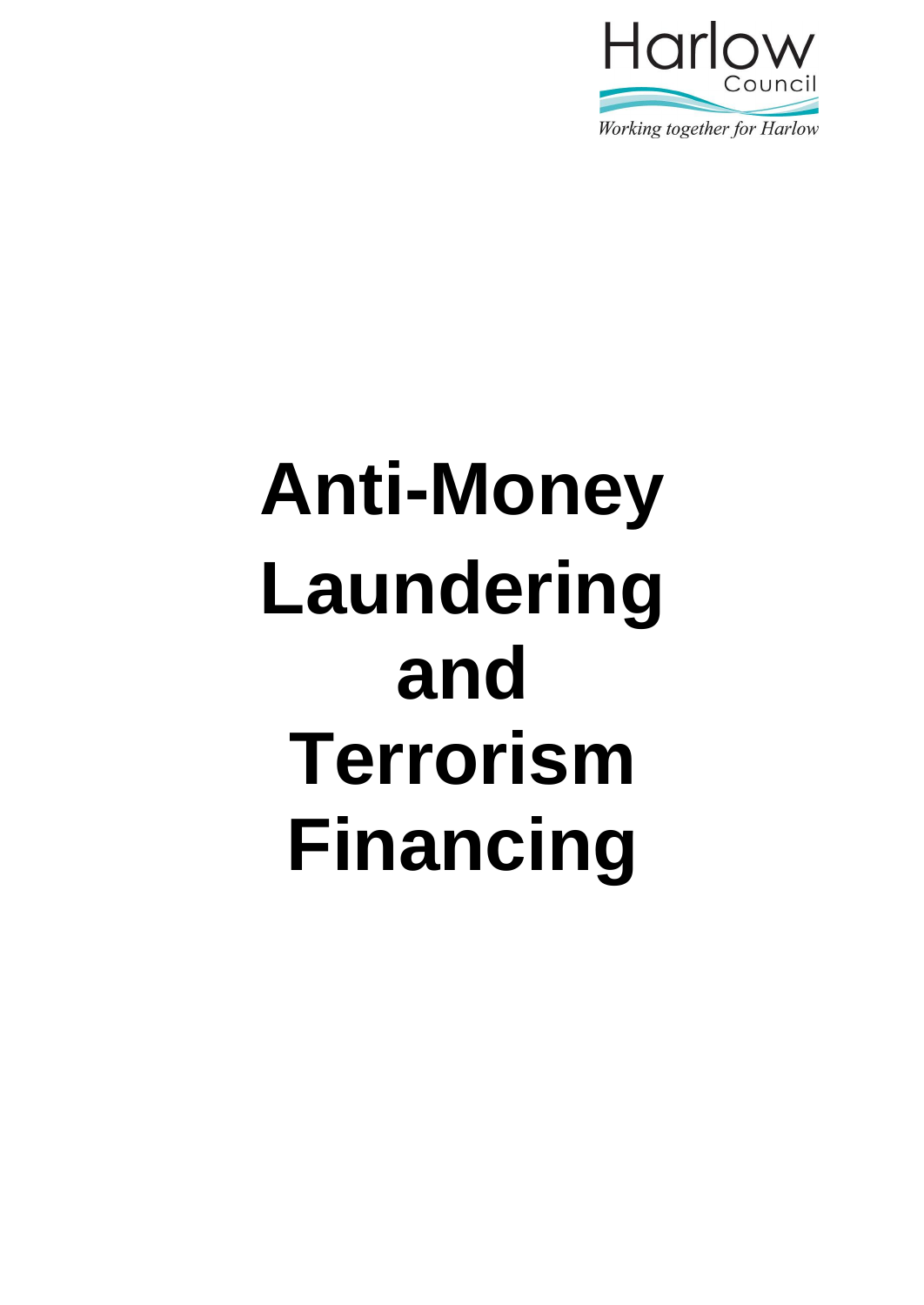

# **POLICY STATEMENT & PROCEDURES**

**Document Details: v1.1**

**Responsible Officer: s151 Officer Head of Finance**

Date: March 2020

Review Arrangements: Next Review Date - March 2022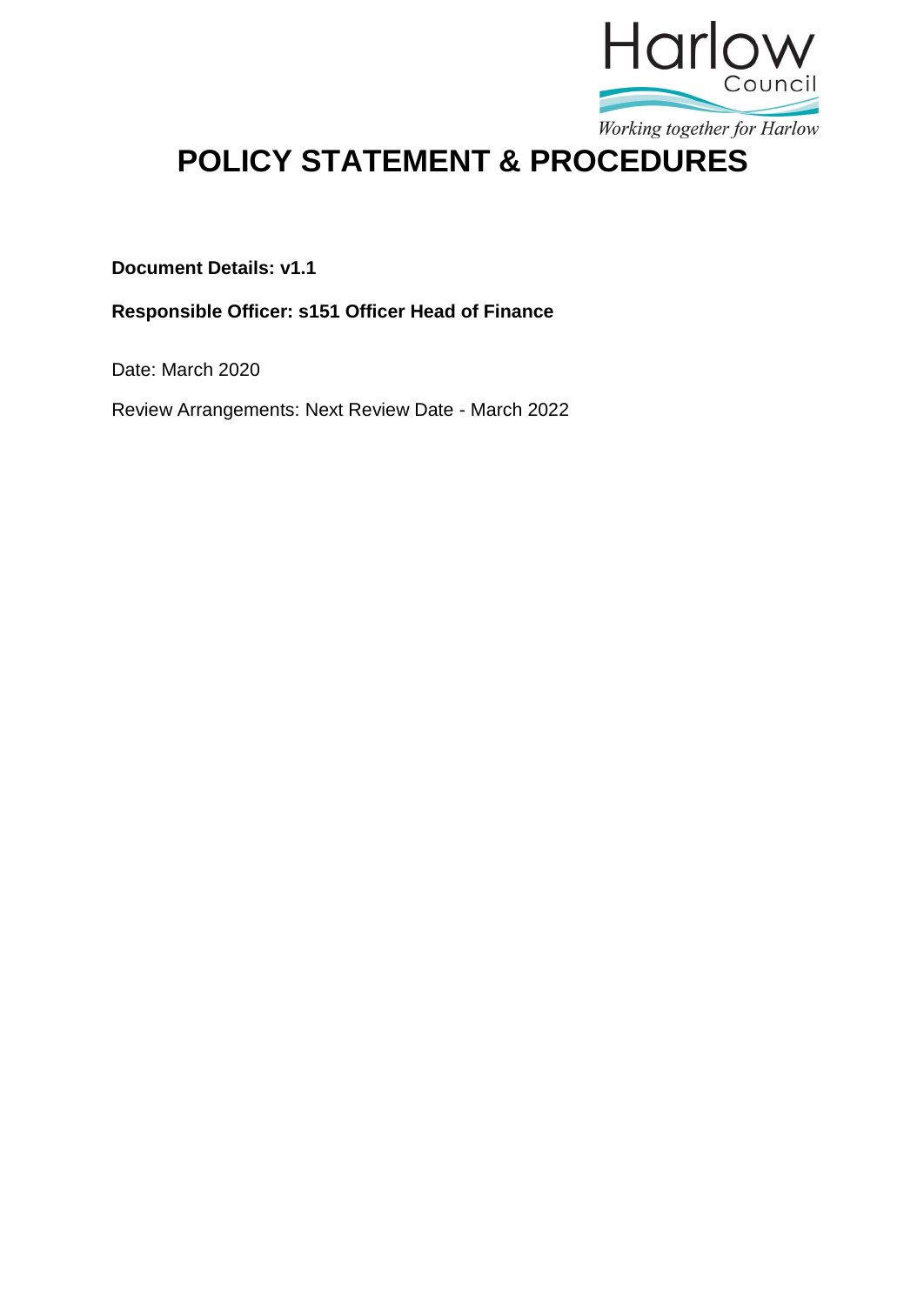## **Anti-Money Laundering and Terrorism Financing Policy Statement and Procedures**

This Statement sets out Harlow District Council's (the Council's) policy in relation to money laundering. It has the full support of both the Council's senior management in the form of the Senior Management Board (SMB) and elected members through the Audit and Standards Committee.

The Council takes its responsibilities to protect the public purse very seriously and is fully committed to the highest ethical standards, in order to ensure the proper use and protection of public funds and assets. The Council has an ongoing commitment to continue to improve its resilience to fraud, corruption (including bribery and money laundering) and other forms of financial irregularity.

The Council advocates **strict adherence** to its anti-fraud framework and associated policies. Whilst individual circumstances of each case will be carefully considered, in all cases there will be a zero tolerance approach to fraud and corruption (including bribery and money laundering) in all of its forms. The Council will not tolerate fraud or corruption by its Councillors, employees, suppliers, contractors, partners or service users and will take all necessary steps to investigate all allegations of fraud or corruption and pursue sanctions available in each case, including removal from office, disciplinary action, dismissal, loss recovery and/or referral to the Police and/or other agencies. The Council's general belief and expectation is that those associated with it (employees, members, service users, contractors and voluntary bodies) will act with honesty and integrity.

This Anti-Money Laundering Policy is supplementary to the Council's wider Anti-Fraud and Corruption Strategy (the Strategy), which sets out what actions the Council proposes to take over the medium-term future to continue to develop its resilience to fraud and corruption.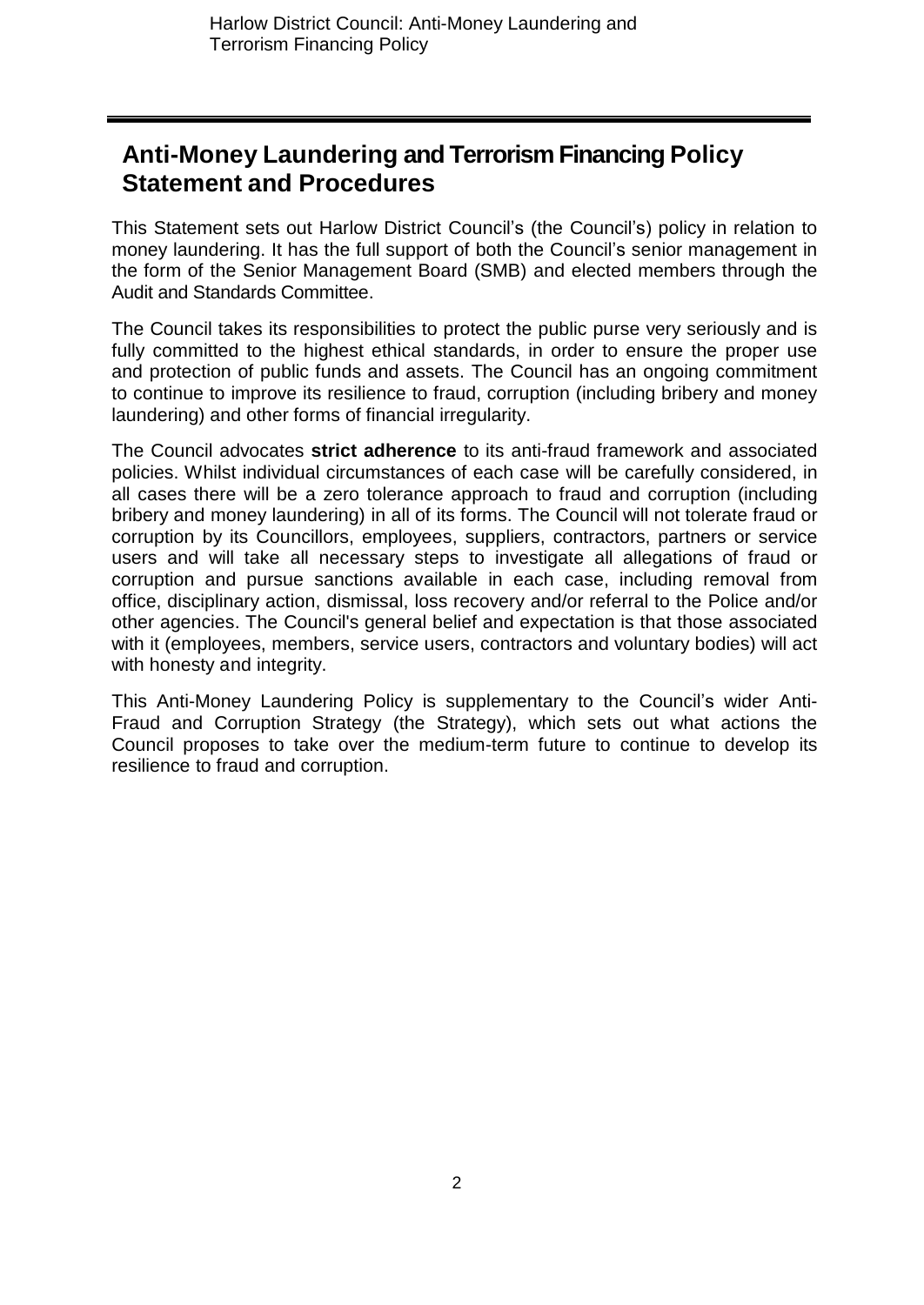## **Anti-Money Laundering and Terrorism Financing Policy Statement and Procedures**

## **1. Introduction**

- 1.1 The Money Laundering, Terrorist Financing and Transfer of Funds (Information on the Payer) Regulations 2017 (MLR 2017) came into force in June 2017 and, for any offences committed after 26 June 2017, replace the Money Laundering Regulations 2007.
- 1.2 A key difference is that relevant persons are obliged to adopt a more risk-based approach towards anti-money laundering, in particular in how they conduct due diligence. Determining the appropriate level of due diligence requires analysis of risk factors based on the EU Directive and which are set out in MLR 2017.
- 1.3 The Council is alert to the possibility of being the target of money laundering and terrorism financing crimes when it undertakes transactions or enters into business relationships. All staff must be alert to the possibility that funds being processed via the Council may be the proceeds of such crimes and remain vigilant.
- 1.4 The Regulations came into force on the 26 June 2017, and put a greater onus on what authorities should do to prevent the proceeds of criminal activity being laundered through their systems.
- 1.5 The Proceeds of Crime Act 2002 (as amended by the Serious Organised Crime and Police Act 2005) (the 2002 Act), the Terrorism Act 2000 (as amended by the Anti-Terrorism, Crime and Security Act 2001) and 2006, the Counter Terrorism Act 2006 and the MLR 2017 impact on certain areas of local authority business and place obligations on the Council and its employees to establish and adhere to internal procedures to prevent the use of their services for money laundering.

## **2. What is Money Laundering?**

- 2.1 Money laundering is the term used for a number of offences involving the proceeds of crime or terrorism funds. The following constitute the act of money laundering:
	- Concealing, disguising, converting, transferring criminal property or removing it from the UK (section 327 of the 2002 Act); or
	- $\triangleright$  Entering into or becoming concerned in an arrangement which you know or suspect facilitates the acquisition, retention, use or control of criminal property by or on behalf of another person (section 328); or
	- $\triangleright$  Acquiring, using or possessing criminal property (section 329);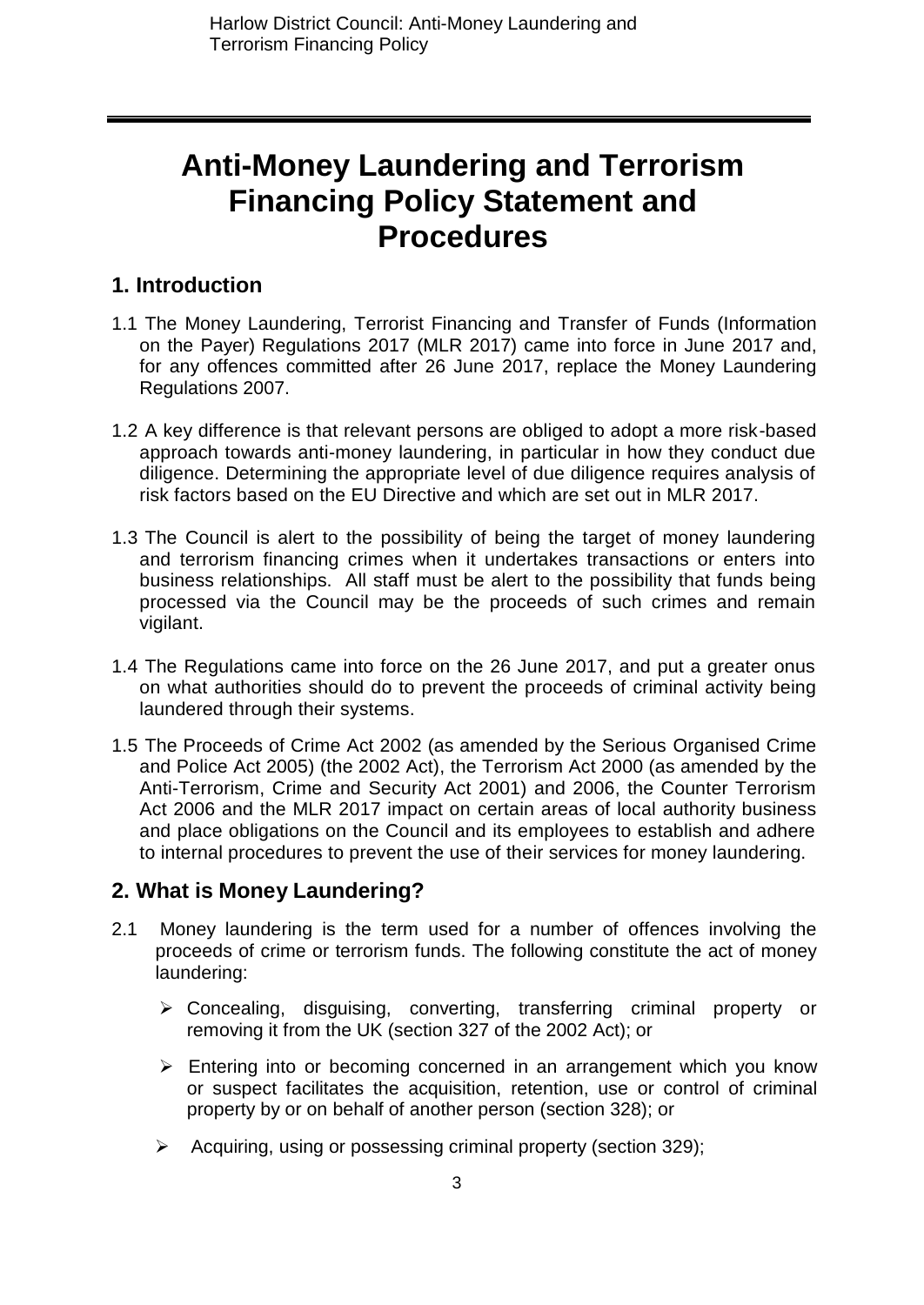$\triangleright$  Becoming concerned in an arrangement facilitating concealment, removal from the jurisdiction, transfer to nominees or any other retention or control of terrorist property (section 18 of the Terrorism Act 2000).

These are the primary money laundering offences and thus prohibited acts under the legislation. A person guilty of one of the above offence will be subject to a fine or up to fourteen years imprisonment or both.

There are also two secondary offences: failure to disclose any of the primary offences and tipping off.

**Failure to disclose,** s330 of the 2002 Act, if you have knowledge or suspicion of money laundering and fail to inform the Money Laundering Responsible Officer (MLRO) of your concerns you could be guilty of failing to disclose a primary activity. The offence applies not only to serious proceedings but to dealings with proceeds of all crimes. There is a separate offence if the MLRO fails to disclose an offence he has been made aware of, s331 of the 2002 Act. A person guilty of either of these offences will be subject to a fine or up to five years imprisonment or both.

**Tipping off,** s333 of the 2002 Act, is where someone informs a person or people who are, or are suspected of being involved in money laundering, in such a way as to reduce the likelihood of their being investigated or prejudicing an investigation. A person guilty of this offence is subject to a fine or up to five years imprisonment or both.

Potentially any member of staff could be caught by the money laundering provisions if they suspect money laundering and either become involved with it in some way and/or do nothing about it. This Policy sets out how any concerns should be raised.

2.2 Money laundering is the process of channeling 'bad' money into 'good 'money in order to hide the fact the money originated from criminal activity. Money laundering often occurs in three steps: first, cash is introduced into the financial system by some means ("placement"), the second involves a financial transaction in order to camouflage the illegal source ("layering"), and the final step entails acquiring wealth generated from the transactions of the illicit funds ("integration"). An example is where illicit cash is used (placed) to pay for the annual non-domestic rates on a commercial premises (possibly also a large overpayment), and then within a very short time the property is vacated (layering). A refund is made to the individual from the Council, 'integrating' the source of the money.

Most money-laundering offences concern far greater sums of money since the greater the sum of money obtained from a criminal activity, the more difficult it is to make it appear to have originated from a legitimate source or transaction.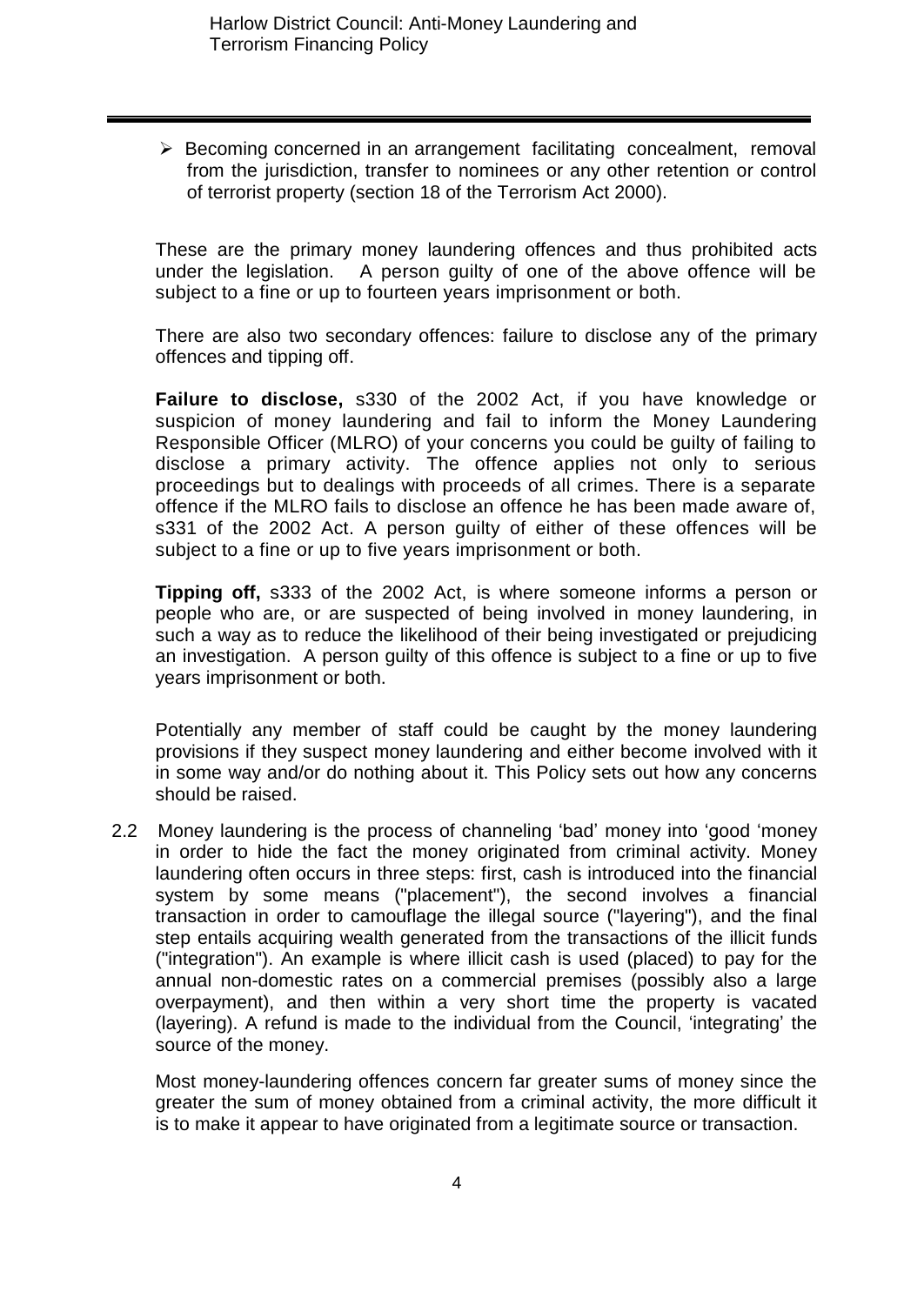2.3 Whilst the risk to the Council of contravening the legislation is low, it is extremely important that all employees are familiar with their legal responsibilities: serious criminal sanctions may be imposed for breaches of the legislation.

**A key requirement is for employees to promptly report any suspected money laundering activity to the Money Laundering Reporting Officer (MLRO).**

3. The Terrorism Act 2000 as amended

The offences under the Terrorism Act mirror to a large extent the money laundering offences under the Proceeds of Crime Act 2002 (the 2002 Act).

The terrorism finance offences are each punishable by up to fourteen years imprisonment or fine or both. The offences are:

- (a) Fund-raising, receiving or providing money or other property knowing or having reasonable cause to suspect that it will or may be used for the purpose of terrorism;
- (b) Using or possessing money or other property knowing or having reasonable cause to suspect that it will or may be used for the purpose of terrorism;
- (c) Entering into or becoming concerned in an arrangement as a result of which money or other property is made available to another while having reasonable cause to suspect it will or may be used for the purposes of terrorism.
- (d) A separate terrorist money laundering offence is committed by a person who enters into or becomes concerned in an arrangement which facilitates the retention or control of terrorist property by concealment, removal form the jurisdiction, transfer to nominees or in any other way.

The MLR 2017 imposes new regulatory steps that must be taken into account by the Council when entering into money transactions to prevent the money laundering and terrorism financing.

It is an offence under Regulation 86 of the MLR 2017 to make a reckless statement in the context of money laundering or terrorism financing which is false or misleading in relation to the due diligence requirements of the MLR 2017. On conviction a person is liable to a fine or two years imprisonment or both.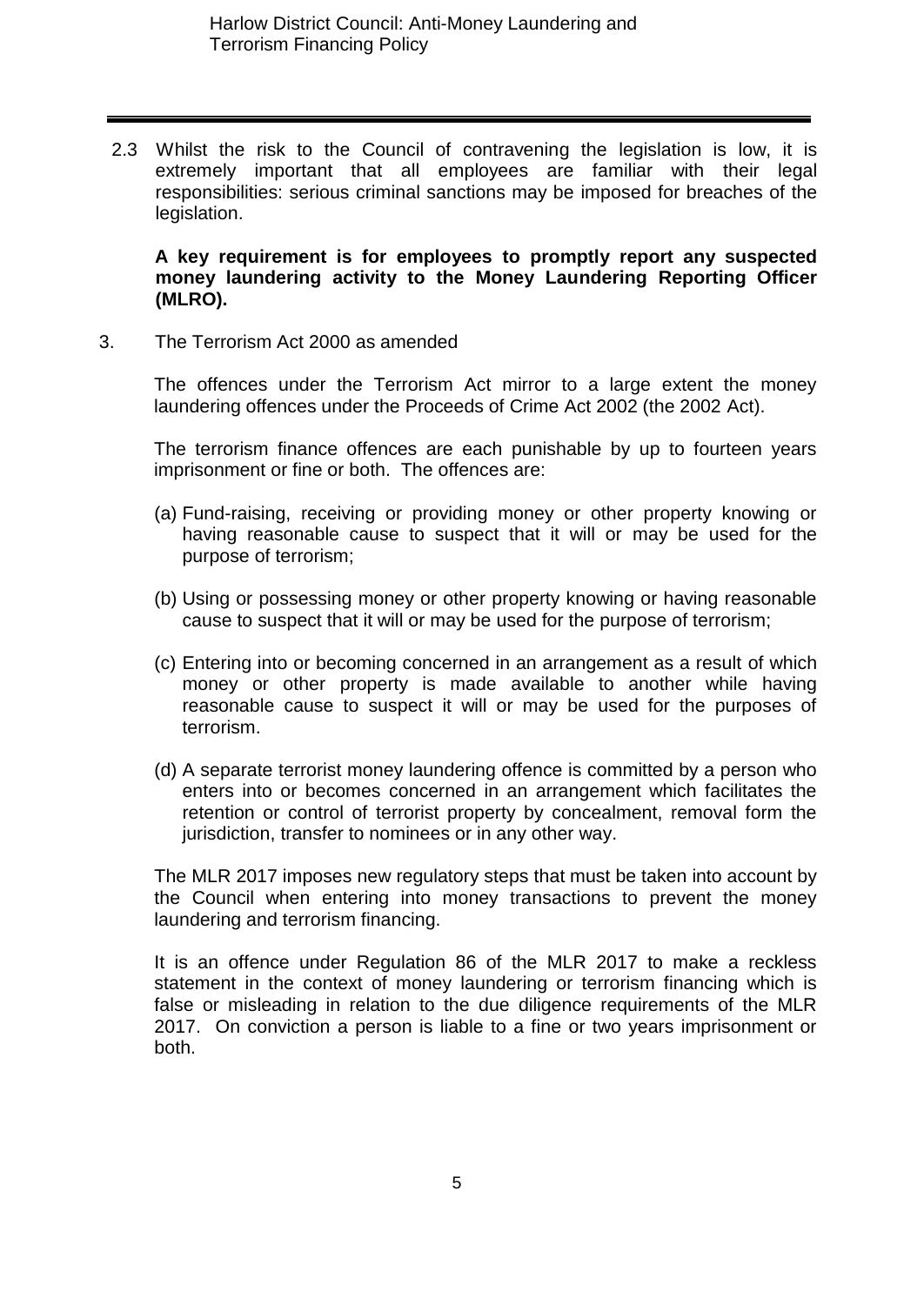## **4. Scope of the Policy**

- 4.1 This Policy applies to all employees of the Council and aims to maintain the high standards of conduct which currently exist within the Council by preventing criminal activity through money laundering. The Policy sets out the procedures which must be followed (for example the reporting of suspicions of money laundering activity) to enable the Council to comply with its legal obligations.
- 4.2 The Policy sits alongside the Council's suite of documents governing counter fraud, including the Whistleblowing Policy, Employee Code of Conduct, Members' Code of Conduct and the Anti-Fraud and Corruption Strategy.
- 4.3 Failure by a member of staff to comply with the procedures set out in this Policy may lead to disciplinary action being taken against them. Any disciplinary action will be dealt with in accordance with the Council's Disciplinary Policy.

## **5. What are the obligations on the Council?**

- 5.1 Organisations conducting "relevant business" must:
	- appoint a Money Laundering Reporting Officer ("MLRO") to receive disclosures from employees of money laundering activity (their own or anyone else's);
	- $\triangleright$  implement a procedure to enable the reporting of suspicions of money laundering;
	- $\triangleright$  maintain client identification procedures in certain circumstances; and
	- $\triangleright$  maintain record keeping procedures.
- 5.2 Not all of the Council's business is "relevant" for the purposes of the legislation. It is mainly accountancy and financial; and company and property transactions undertaken by Legal Services. However, the safest way to ensure compliance with the law is to apply it to all areas of work undertaken by the Council; therefore, all staff are required to comply with the reporting procedure set out in section 8 below.

## **6. The Money Laundering Reporting Officer**

- 6.1 The officer nominated to receive disclosures about money laundering activity within the Council is the Head of Finance who is the MLRO 01279 446228.
- 6.2 The Head of Governance, is the deputy MLRO 01279 446099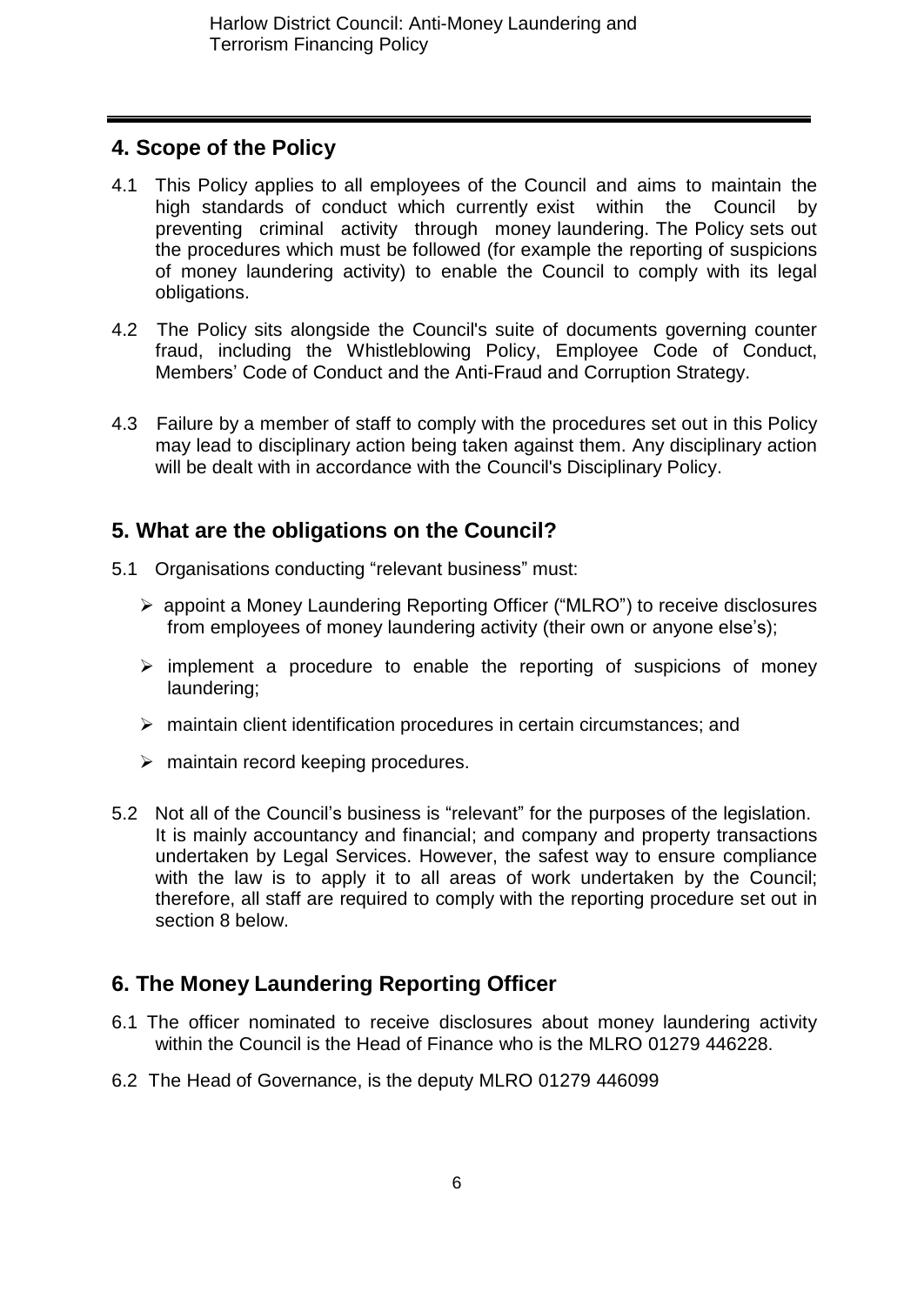Harlow District Council: Anti-Money Laundering and Terrorism Financing Policy

## **7. Disclosure Procedure**

#### 7.1 **No payment to the Council should automatically be accepted in cash (including notes, coins or travellers cheques in any currency) if it exceeds £10,000.**

This can be a single transaction, or a group of related transactions. However, it is important to be vigilant when receiving any cash payment over £1,000.

This does not, however, mean that cash transactions below this value will be valid and legal and should not arise any suspicion. Professional scepticism should remain at all times.

- 7.2 Staff who collect cash payments are asked to provide the details of any cash transaction over £10,000 to the MLRO so that precautionary checks can be performed. It is best practice to insist on payment by cheque or electronically from a UK clearing bank.
- 7.3 The Council, in the normal operation of its services, accept payments from individuals and organisations. If an employee has no reason to suspect or know that money laundering activity is taking/has taken place and if the money offered is less than £10,000 in cash as payment or part payment for goods/services offered by the Authority then there is no need to seek guidance from the MLRO.

If a member of staff has reasonable grounds to suspect money laundering activities or proceeds of crime, or is simply suspicious, the matter should still be reported to the MLRO. If the money offered is £10,000 or more in cash then payment must not be accepted until guidance has been received from the MLRO even if this means the person has to be asked to wait.

7.4 Any officer involved in a transaction of this kind should ensure that the person provides satisfactory evidence of their identity personally, through passport/photo driving licence plus one other document providing evidence of current address in the form of a bank statement, credit card statement, mortgage or insurance details or a utility bill covering the previous 3 month period. Where the other party is a company, this can be done through company formation documents or business rate bill.

## **8. Possible Signs of Money Laundering**

It is not possible to give a definitive list of ways in which to spot money laundering but facts which tend to suggest that something "odd" is happening may be sufficient for a reasonable suspicion of money laundering to arise.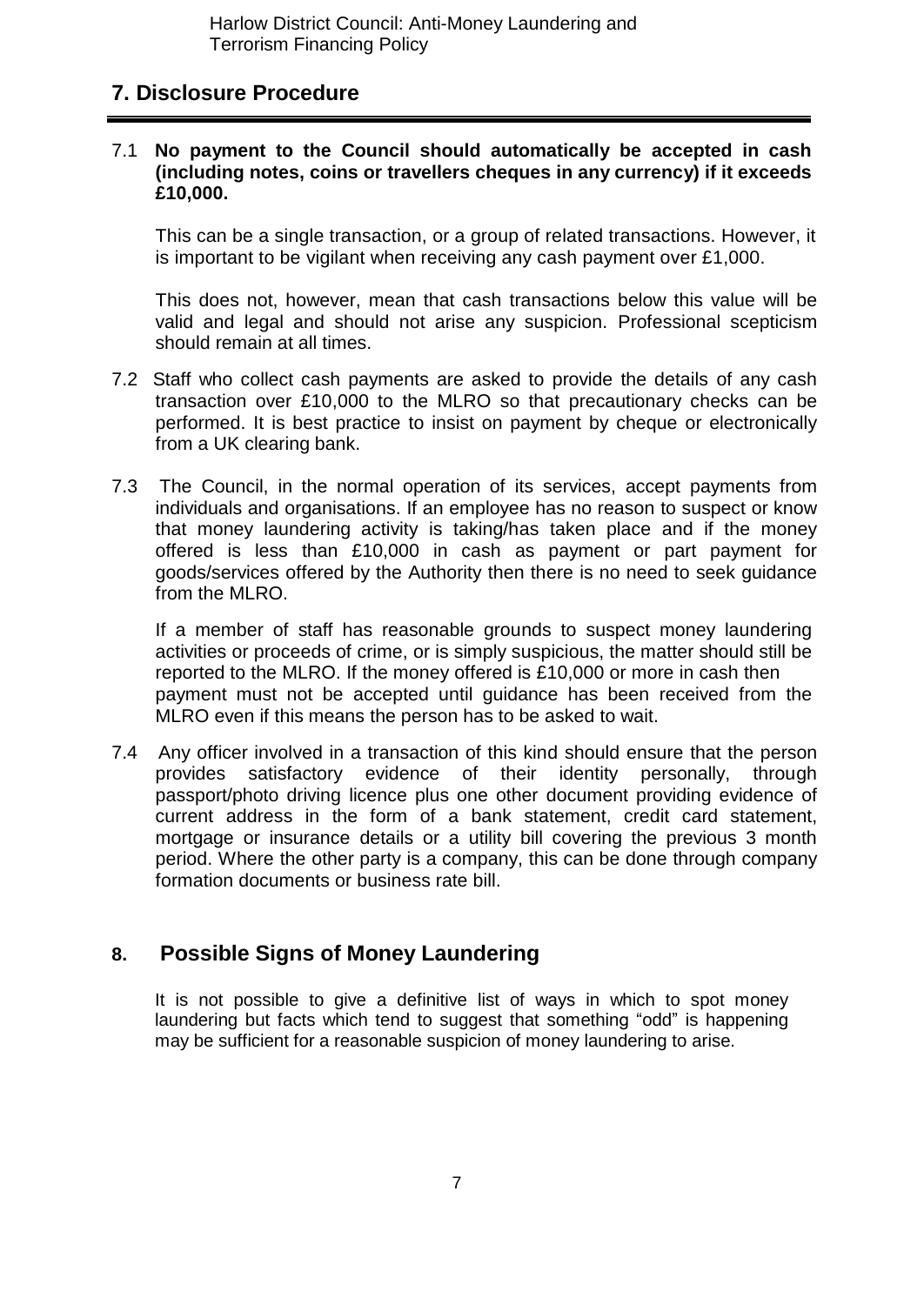The following are the types of risk factors which *may*, either alone or cumulatively with other factors suggest the possibility of money laundering activity:

- A new customer with no previous history with the Council;
- A secretive customer: for example one who refuses to provide requested information without a reasonable explanation;
- Concerns about the honesty, integrity or identity of a customer;
- Illogical third party transactions: for example unnecessary routing or receipt of funds from third parties or through third party accounts;
- Involvement of an unconnected third party without logical reason or explanation;
- Payment of a substantial sum in cash;
- Overpayments by a customer;
- Absence of an obvious legitimate source of the funds;
- Movement of funds to and from overseas;
- Where, without reasonable explanation, the size, nature and frequency of transactions or instructions is out of line with normal expectations;
- Cancellation or reversal of an earlier transaction.
- Cash transactions made that are significantly outside of normal expectations.

## **Reporting to the Money Laundering Reporting Officer (MLRO)**

8.1 Any employee who becomes concerned that their involvement in a matter may amount to a prohibited act under the legislation must disclose this promptly to the MLRO or deputy. This can be done verbally or completing the 'Report to Money Laundering Reporting Form'. Proforma at Appendix 2.

#### **The disclosure should be at the earliest opportunity of the information coming to your attention, not weeks or months later. Should you not do so, then you may be liable to prosecution.**

8.2 The employee must follow any subsequent directions from the MLRO or deputy and must not make any further enquiries themselves into the matter. Additionally, they must not take any further steps in the transaction without authorisation from the MLRO or deputy.

8.3 The employee must not disclose or otherwise indicate their suspicions to the person(s) suspected of money laundering. They must not discuss the matter with others or note on a file that a report has been made to the MLRO in case this results in the suspect becoming aware of the suspicion.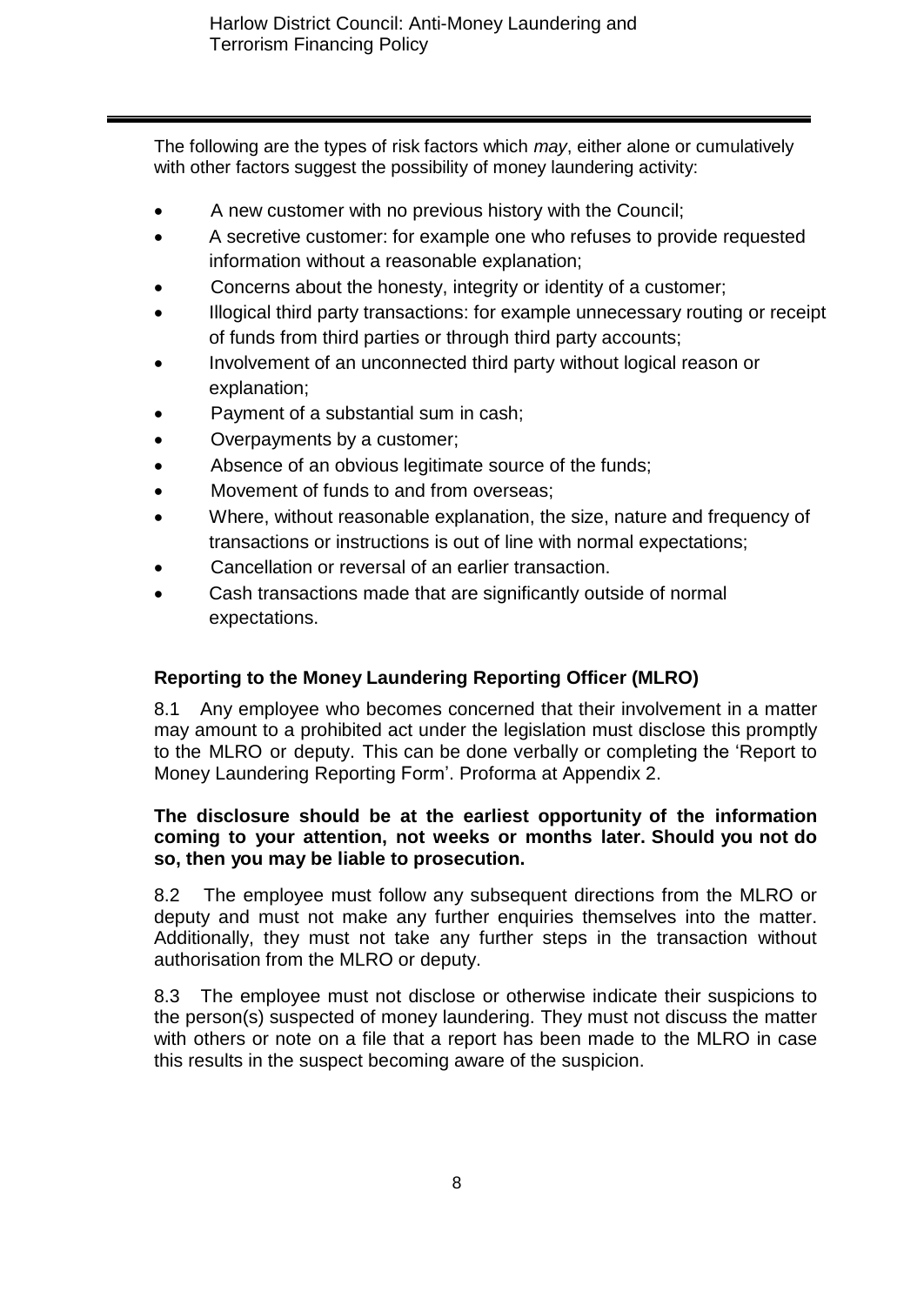#### **Consideration of the disclosure by the Money Laundering Reporting Officer**

8.4 The MLRO or deputy must promptly evaluate any disclosure to determine whether it should be reported to the National Crime Agency (NCA).

8.5 The MLRO or deputy must, if they so determine, promptly report the matter to the NCA on their standard 'Suspicious Activity Report' (SAR) form and in the prescribed manner. Up to date forms can be downloaded from the NCA website at:

[https://www.ukciu.gov.uk/\(osvifg55vxdphzrs40egnj45\)/saronline.aspx](https://www.ukciu.gov.uk/(osvifg55vxdphzrs40egnj45)/saronline.aspx) (a direct link to the NCA's electronic SAR referral form)

[https://www.gov.uk/guidance/money-laundering-regulations-report-suspicious](https://www.gov.uk/guidance/money-laundering-regulations-report-suspicious-activities)[activities](https://www.gov.uk/guidance/money-laundering-regulations-report-suspicious-activities) (general advice on the referral process)

8.6 All disclosure reports referred to the MLRO or deputy and reports made to the NCA must be retained by the MLRO in a confidential file kept for that purpose, for a minimum of five years. The Money Laundering Disclosure Form (Appendix 1) should be used by the MLRO to facilitate the recording of any action taken.

8.7 The MLRO or deputy will commit a criminal offence if they know or suspect, or have reasonable grounds to do so, through a disclosure being made to them, that another person is engaged in money laundering and they do not disclose this as soon as practicable to the NCA.

## **9. Record Keeping**

9.1 The MLRO will keep a record of all referrals made to him and of any action taken / not taken. The precise nature of these records is not set down in law but should be capable of providing an audit trail during any subsequent investigation.

## **10. Guidance and Training**

10.1 In support of this policy, the Council will:

- $\triangleright$  make all staff aware of the requirements and obligations placed on the Council and on themselves as individuals by the anti-money laundering legislation; and
- $\triangleright$  give targeted training to those most likely to encounter money laundering.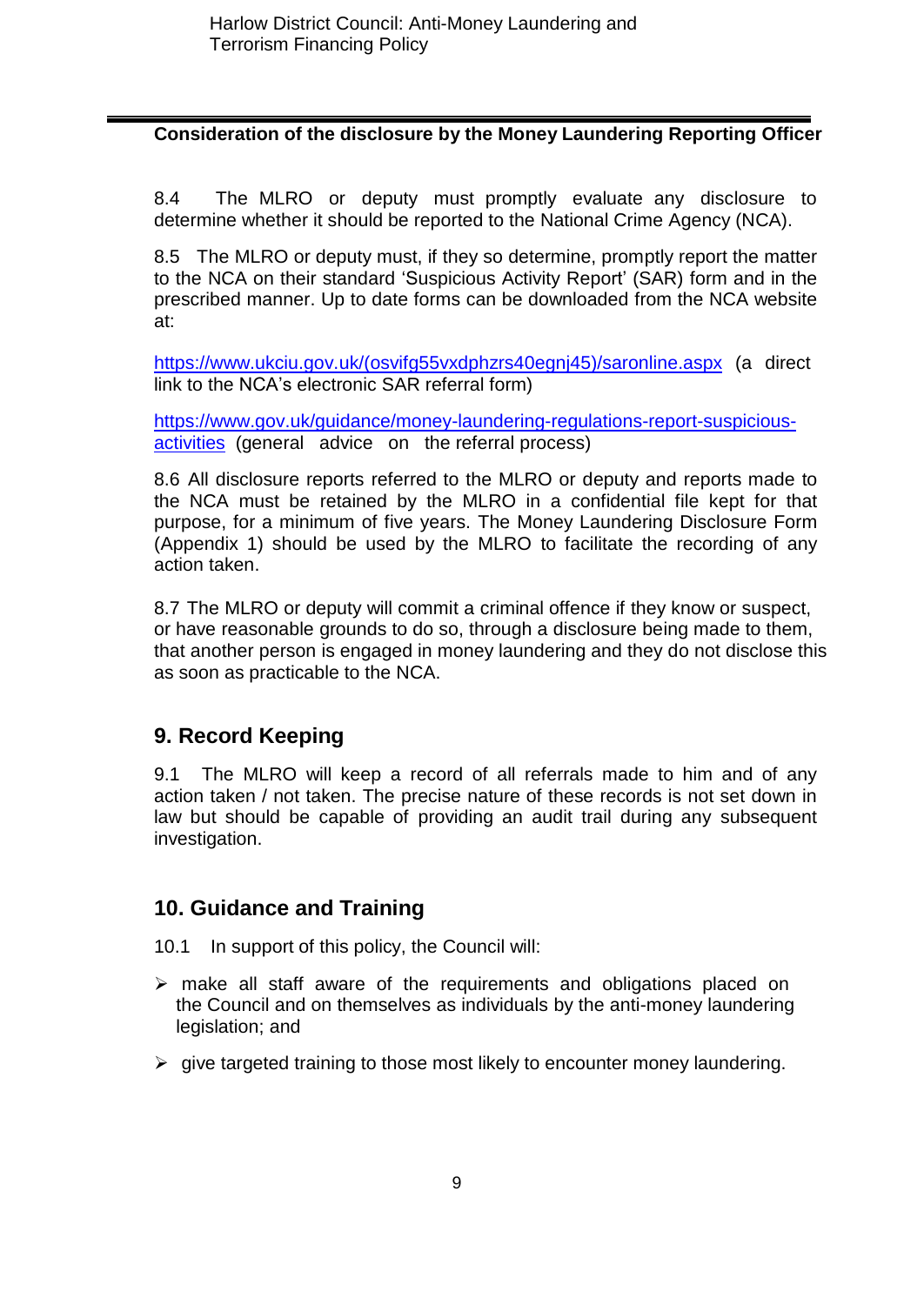10.2 It is not possible to give a definitive list of ways in which to spot money laundering but facts which tend to suggest that something "odd" is happening may be sufficient for a reasonable suspicion of money laundering to arise.

## **11. Risk Management and Internal Control**

11.1 The risk to the Council of contravening the anti-money laundering legislation will be assessed on a periodic basis and the adequacy and effectiveness the Anti-Money Laundering Policy will be reviewed in light of such assessments.

#### **Client identification procedure**

Where the Council is carrying out business that could be deemed to be 'relevant' and:

- forms an ongoing business relationship with a client; or
- undertakes a one-off transaction involving payment by or to the client of £10,000 or more; or
- undertakes a series of linked one-off transactions involving total payment by or to the client(s) of £10,000 or more; or
- it is known or suspected that a one-off transaction (or a series of them) involves money laundering;

then you must follow the Client Identification Procedure below before undertaking any business.

Satisfactory evidence of identity establishes that the client is who they claim to be. This applies to existing clients if evidence is not already on file, as well as new ones. In all cases, you must retain the evidence for at least five years from the end of the business relationship or transaction(s).

Where satisfactory evidence of identity is not available the business arrangement or one off transaction should not proceed.

Where the client is acting or appears to be acting for someone else, you must also take reasonable steps to establish the identity of that other person.

The law states that particular care must be taken when the client is not physically present when being identified.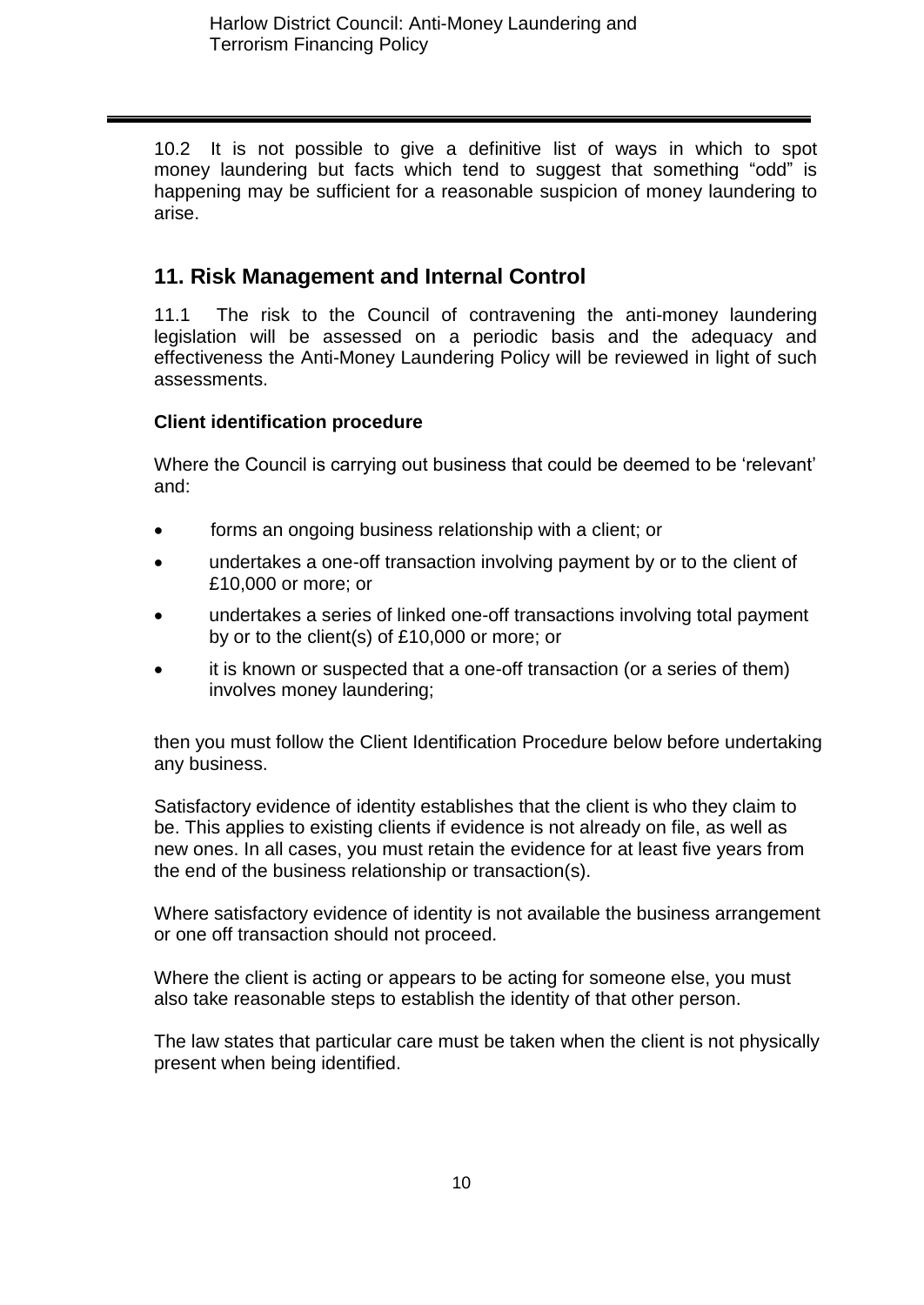**Client Identification Procedure**: For all clients there must be a signed, written instructions on their organisation's headed paper at the outset of the business relationship. Additional evidence must also be in place, for example:

- check the organisation's website to confirm the identity of personnel, its business address and any other details;
- meet the client at their business address;
- confirm that the organisation is included in the telephone directory;
- ask the key contact officer to provide evidence of personal identity and position within the organisation, for example:
- passport, photo ID card, driving licence;
- signed, written confirmation from an appropriate senior person in their organisation confirming that they work for the organisation and are empowered to conduct this type of transaction.

Further advice on documentation requirements can be sought from the Council's Legal Services Manager

#### **Activities carried out by the Council that could be deemed as relevant under the Acts and Regulations.**

- Provision 'by way of business' of legal services which involves participation in a financial or real property transaction
- Provision 'by way of business' of services which involve the formation, operation or management of a company or trust
- Dealing in goods of any description 'by way of business' whenever a transaction involves accepting a total cash payment of £10,000 or more.
- Dealing in and managing investments 'by way of business'.

## **12. Further Information**

12.1 Further information can be obtained from the MLRO and the following sources:

- Proceeds of Crime Act 2002 (as amended by the Serious Organised Crime and Police Act 2005)
- Terrorism Act 2000 (as amended by the Anti-Terrorism, Crime and Security Act 2001)
- The Counter Terrorism Act 2006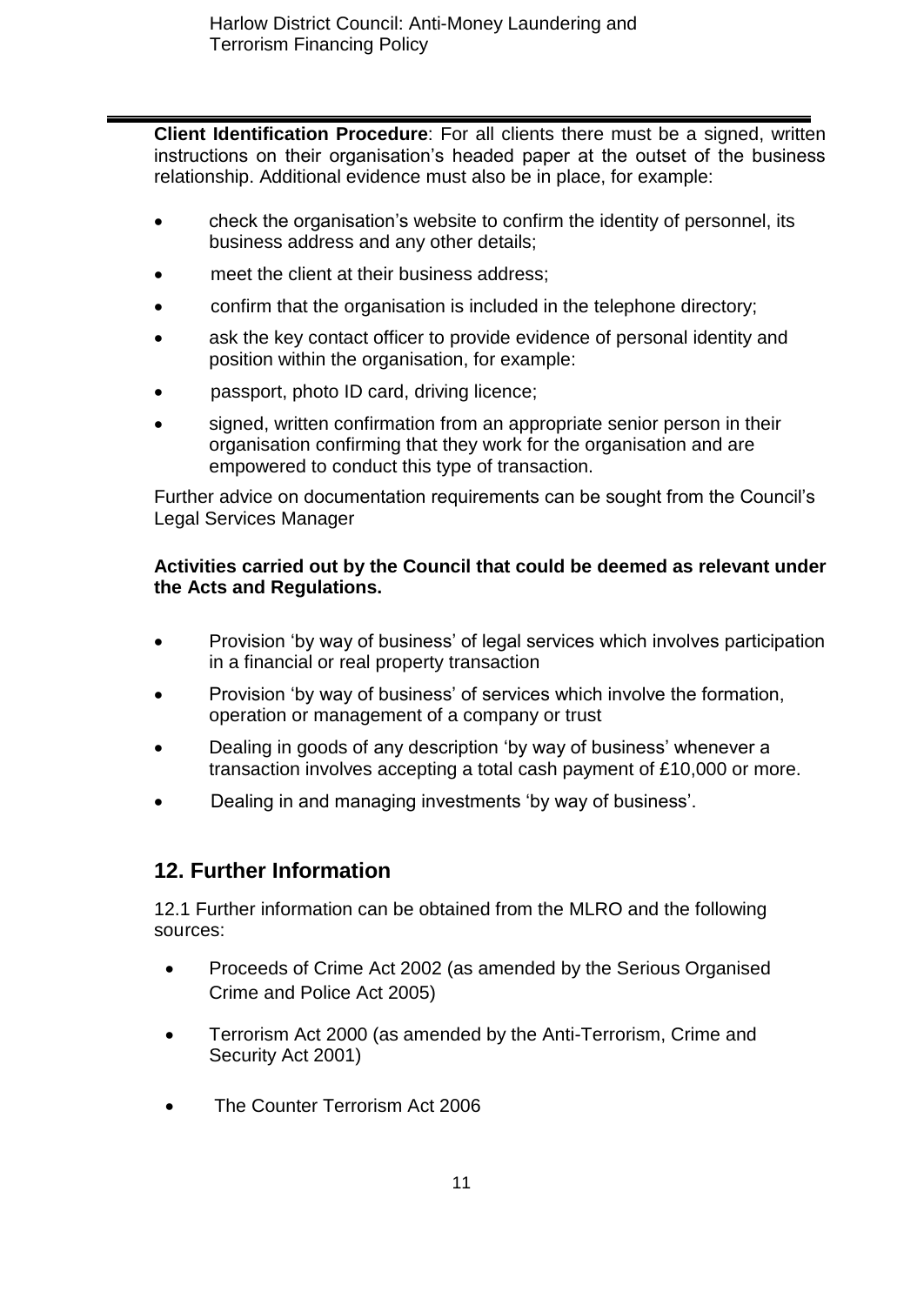- Money Laundering, Terrorist Financing and Transfer of Funds (Information on the Payer) Regulations 2017 (MLR 2017)
- National Crime Agency (NCA) <http://www.nationalcrimeagency.gov.uk/>
- CIPFA [http://www.cipfa.org/members/members-in-practice/anti](http://www.cipfa.org/members/members-in-practice/anti-money-laundering)[money-](http://www.cipfa.org/members/members-in-practice/anti-money-laundering) [laundering](http://www.cipfa.org/members/members-in-practice/anti-money-laundering)
- CCAB Anti-Money Laundering (Proceeds of Crime and Terrorism) Guidance for Accountants – [www.ccab.org.uk/documents/20140217%20FINAL%202008%20CCAB%](http://www.ccab.org.uk/documents/20140217%20FINAL%202008%20CCAB%20guidance%20amended%202014-2-17pdf.pdf) [20guidance%20amended%202014-2-17pdf.pdf](http://www.ccab.org.uk/documents/20140217%20FINAL%202008%20CCAB%20guidance%20amended%202014-2-17pdf.pdf) (direct link)
- The Law Society Anti-Money Laundering Guidance and Advice [https://www.lawsociety.org.uk/policy-campaigns/articles/anti-money](https://www.lawsociety.org.uk/policy-campaigns/articles/anti-money-laundering-guidance/)[laundering-guidance/](https://www.lawsociety.org.uk/policy-campaigns/articles/anti-money-laundering-guidance/)

## **13. Policy Review**

The Director of Finance (s.151 Officer) and the Council's Audit and Standards Committee will ensure the continuous review and amendment of this policy document, to ensure that it remains compliant with good practice national public sector standards, primarily CIPFA's Code of Practice on Managing the Risk of Fraud and Corruption and the Local Government Fraud Strategy – Fighting Fraud Locally, and meets the needs of Harlow District Council..

Responsible Officer: Simon Freeman S151 Officer

Next Review date: July 2019 March 2022 (and biennially thereafter)

## **14. Appendices**

Appendix 1 – Money Laundering Disclosure Form (proforma for use by MLRO) Appendix 2 – Money Laundering Reporting Form to MLRO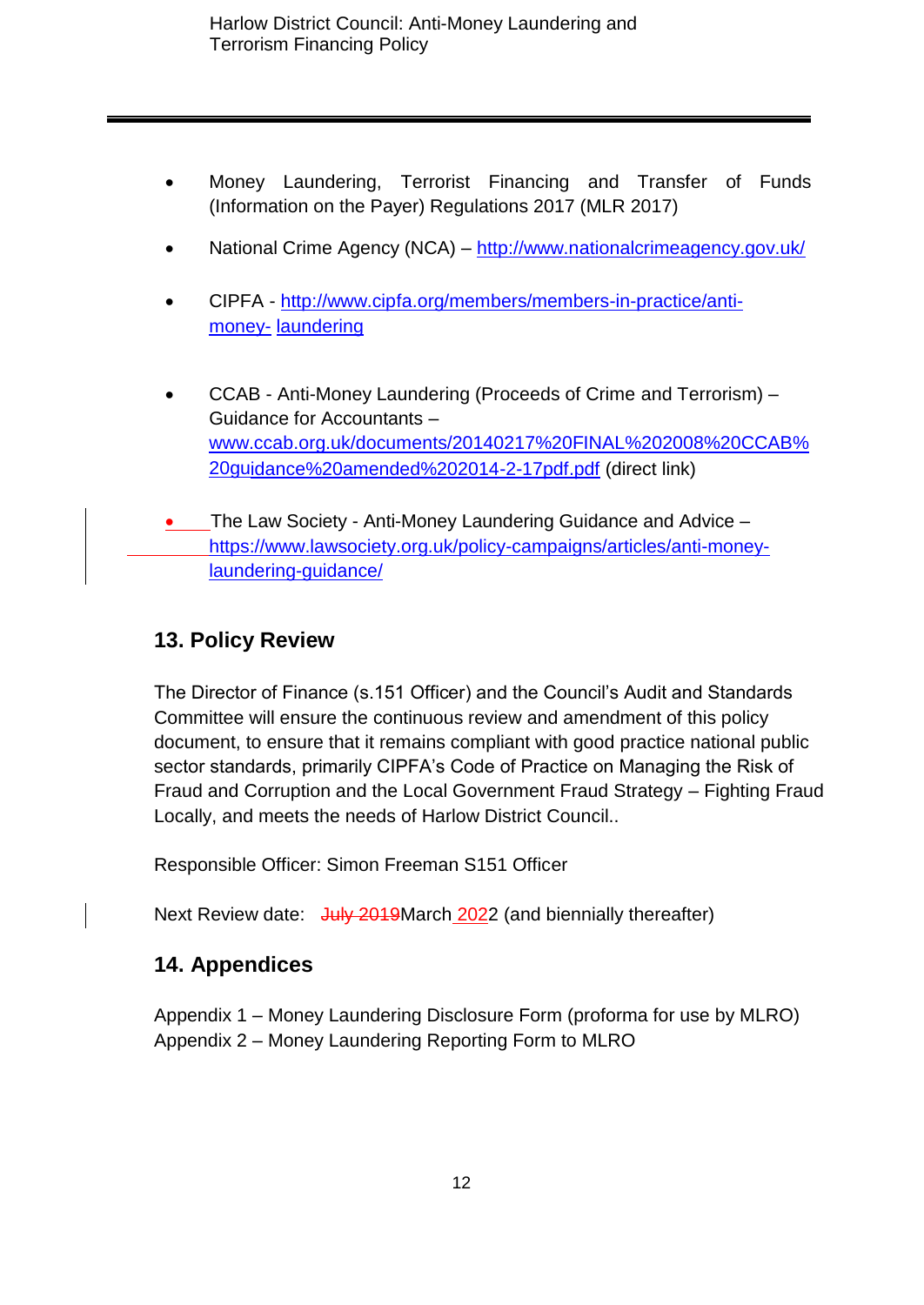## **APPENDIX 1: MONEY LAUNDERING DISCLOSURE FORM**

## *THE FOLLOWING PART OF THIS FORM IS FOR COMPLETION BY THE MONEY LAUNDERING REPORTING OFFICER (MLRO)*

**Date report received: ………………………………………………..**

**Date receipt of report acknowledged: ………………………………………………..**

## **CONSIDERATION OF DISCLOSURE:**

**Action Plan:**

## **OUTCOME OF CONSIDERATION OF DISCLOSURE:**

**Are there reasonable grounds for suspecting money laundering activity:**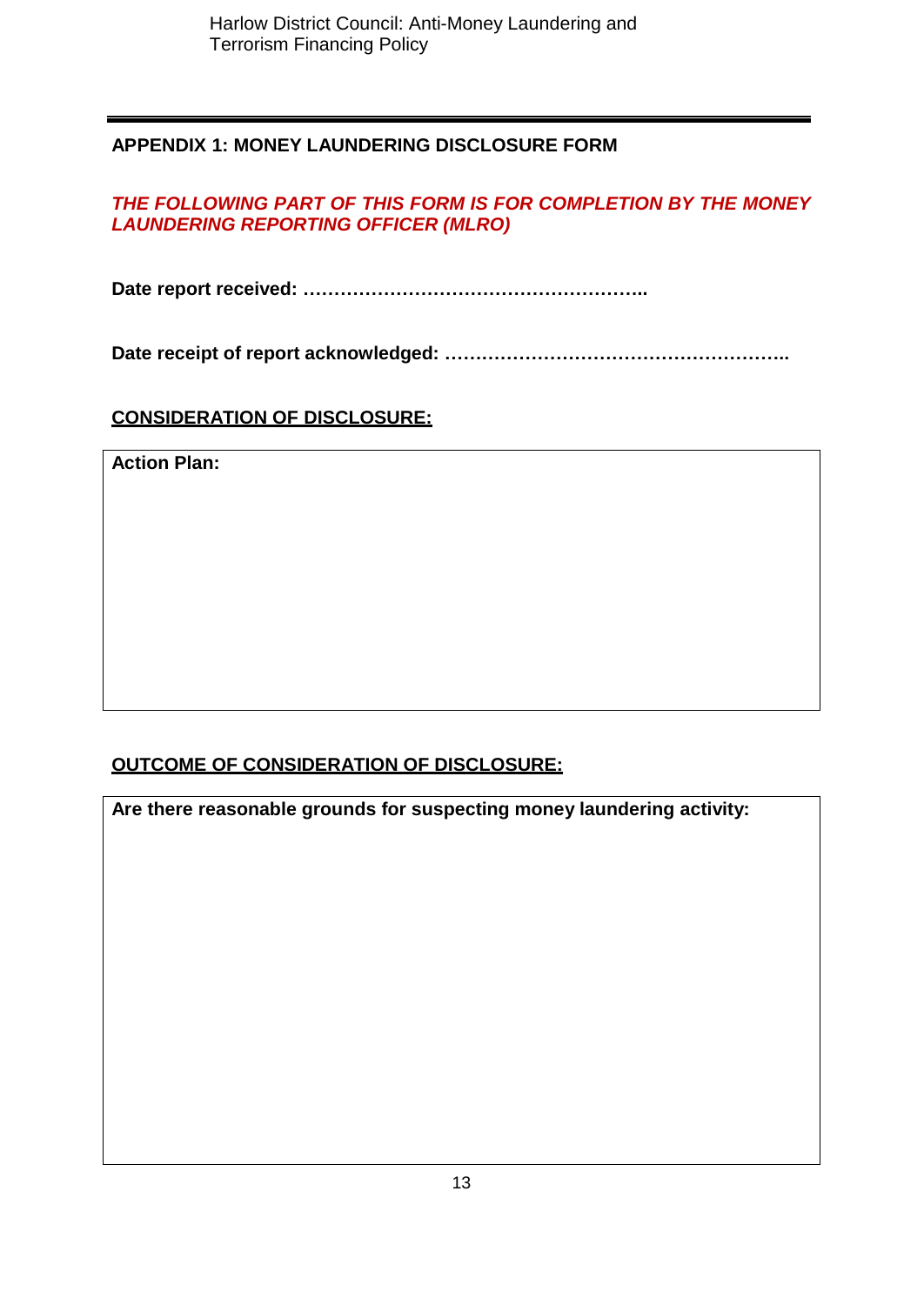**If there are reasonable grounds for suspicion, will a report be made to the NCA?**

Yes/No (please select the relevant option)

**If yes, please confirm date of report to the NCA:……………………………………. and complete the box below:**

**Details of liaison with NCA regarding the report:**

**Notice Period: ………………………. To ……………………….**

**Moratorium Period: …………………… To ……………………….**

**Is consent required from the NCA to any ongoing or imminent transactions which would otherwise be prohibited acts?**

Yes/No (please select the relevant option)

**If yes, please enter full details in the box below:**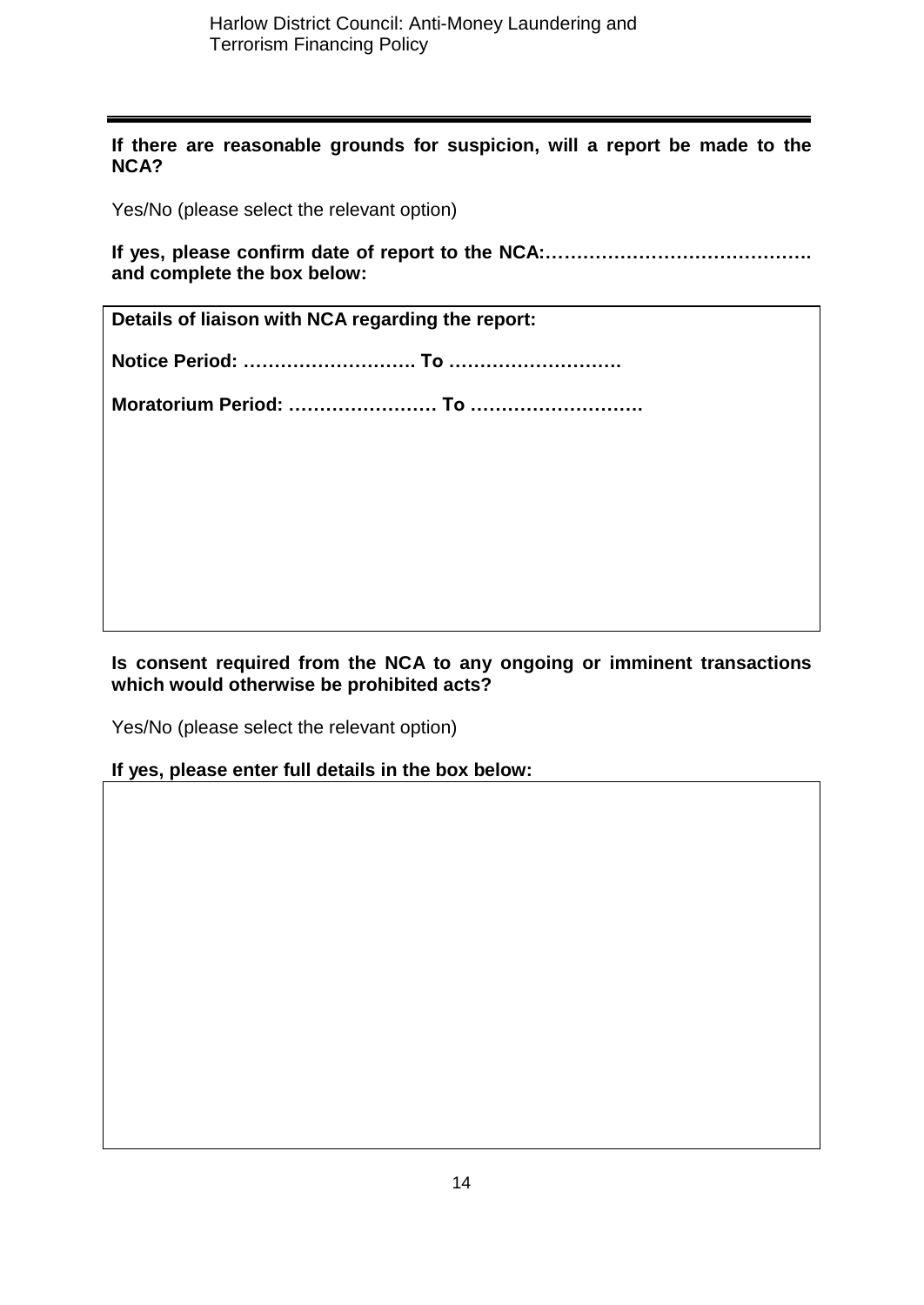Harlow District Council: Anti-Money Laundering and Terrorism Financing Policy

**Date consent received from NCA: ………………………………………………….** 

**Date consent given by you to employee: ……………………………………**

*If there are reasonable grounds to suspect money laundering but you do not intend to report the matter to NCA, please set out below the reason(s) for nondisclosure:*

*[Please set out reasons for non-disclosure]*

**Date consent given by you to employee for any prohibited act transactions to proceed:**

**………………………………………………………………….**

**Other relevant information:**

*Signed: ………………………………………………………………………….* 

*Dated: ………………………………………………………………………….*

15 *THIS REPORT IS TO BE RETAINED FOR AT LEAST FIVE YEARS.*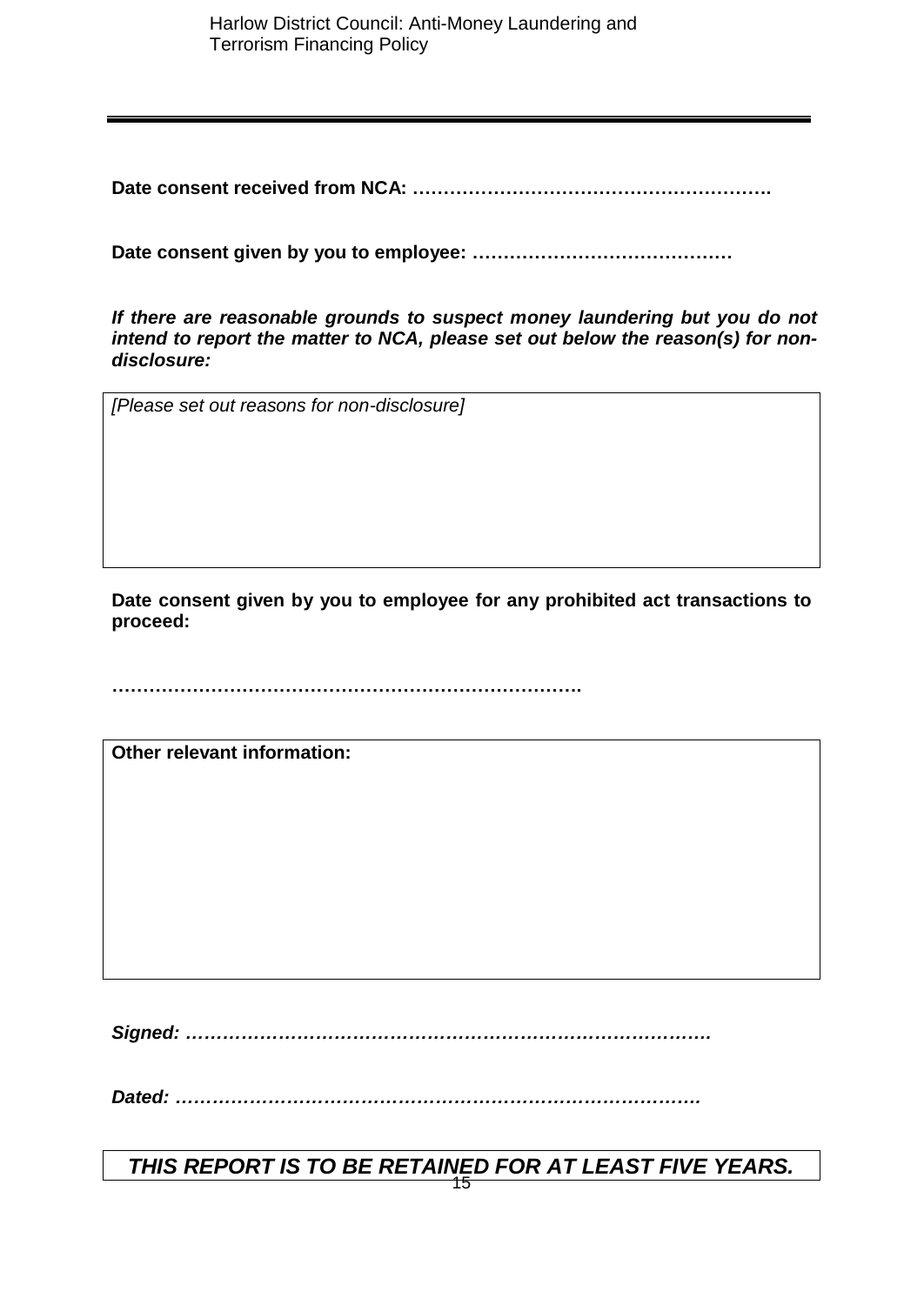APPENDIX 2

## **CONFIDENTIAL**

Report to Money Laundering Reporting Officer

## **Re money laundering activity**

**To: Money Laundering Reporting Officer**

From: ………………………………………… *[insert name of employee]*

Service: ……………………………… Ext/Tel No:………………… *[insert post title and Service]*

## **DETAILS OF SUSPECTED OFFENCE:**

## **Name(s) and address(es) of person(s) involved:**

*[if a company/public body please include details of nature of business]*

## **Nature, whereabouts, value and timing of activity/property involved:**

*[Please include full details e.g. what, when, where, how. Please also include details of current whereabouts of the laundered property, so far as you are aware. Continue on a separate sheet if necessary]*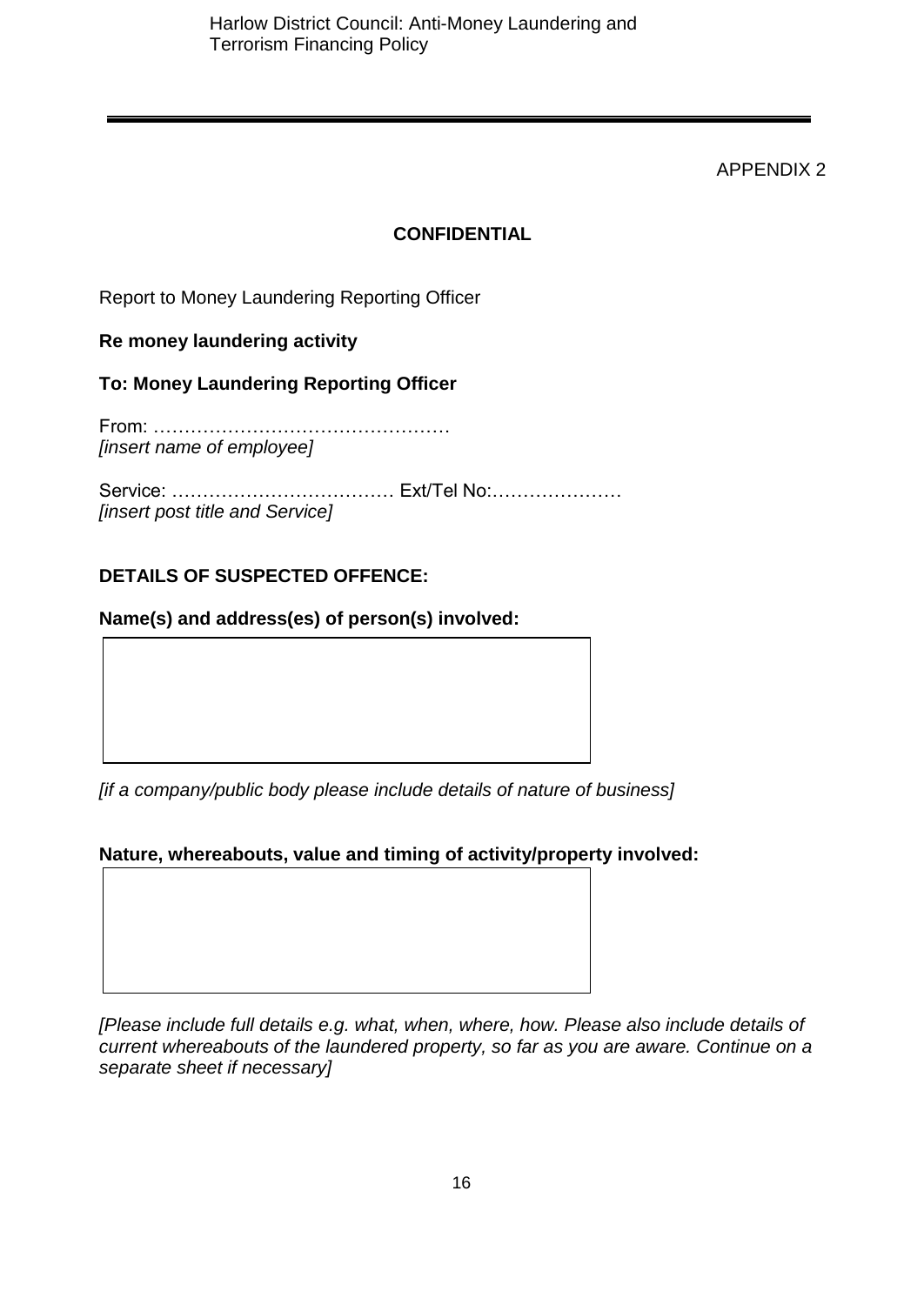#### **Nature of suspicions regarding such activity:**

*[Please continue on a separate sheet if necessary]*

**Has any investigation been undertaken (as far as you are aware)?** 

| ٧e<br>s |
|---------|
| ۷n      |

*[Please tick the relevant box]* **If yes, please include details below:**

## **Have you discussed your suspicions with anyone else?**



*[Please tick the relevant box]*

## **If yes, please specify below, explaining why such discussion was necessary:**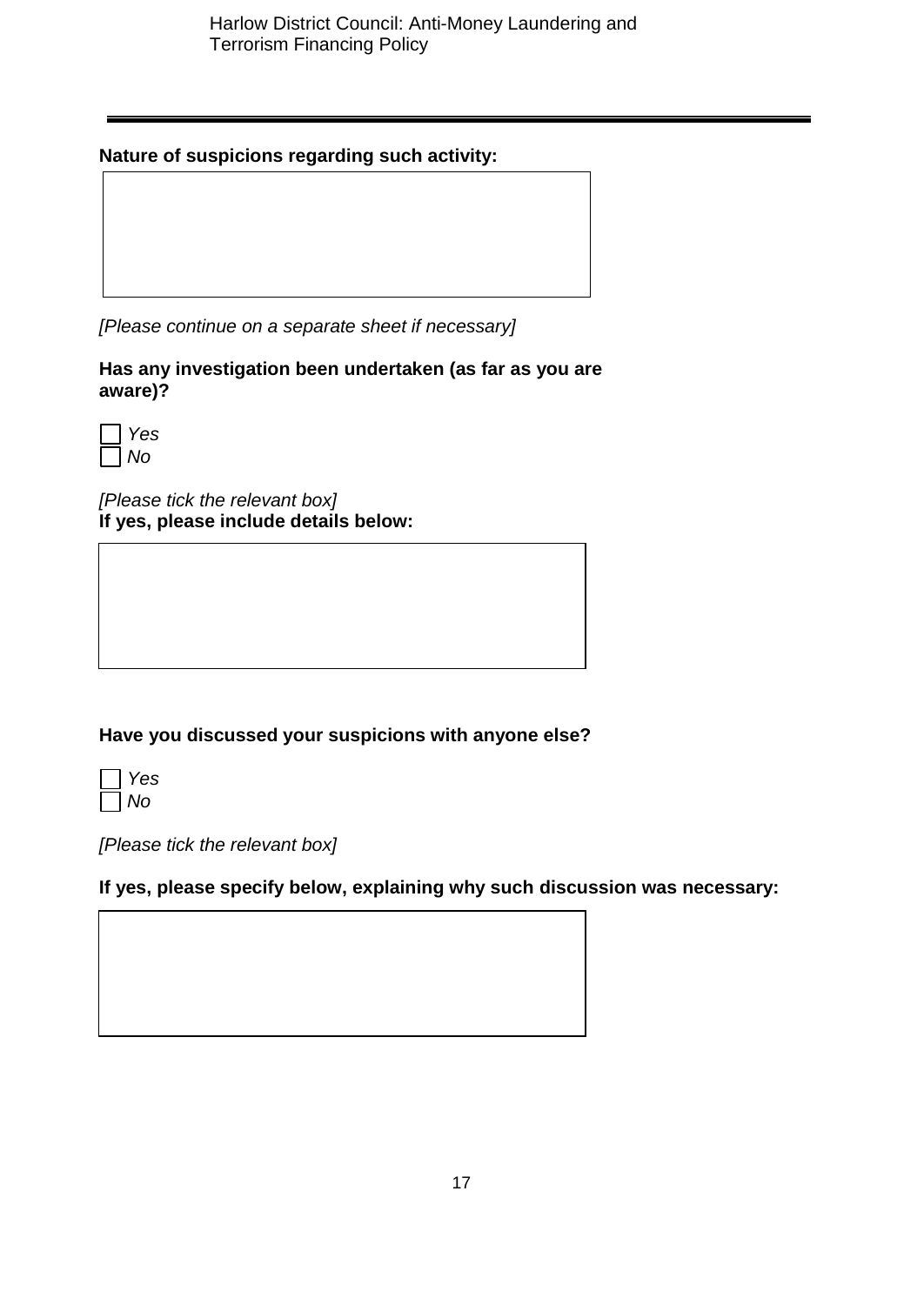**Have you consulted any supervisory body guidance re money laundering? (e.g. the Law Society)** 

| Yes |
|-----|
| Nο  |

*[Please tick the relevant box]* 

**If yes, please specify below:**

**Do you feel you have a reasonable excuse for not disclosing the matter to Serious Organised Crime Agency (SOCA)? (e.g. are you a lawyer and wish to claim legal professional privilege?)** 



*[Please tick the relevant box]*

**If yes, please set out full details below:**